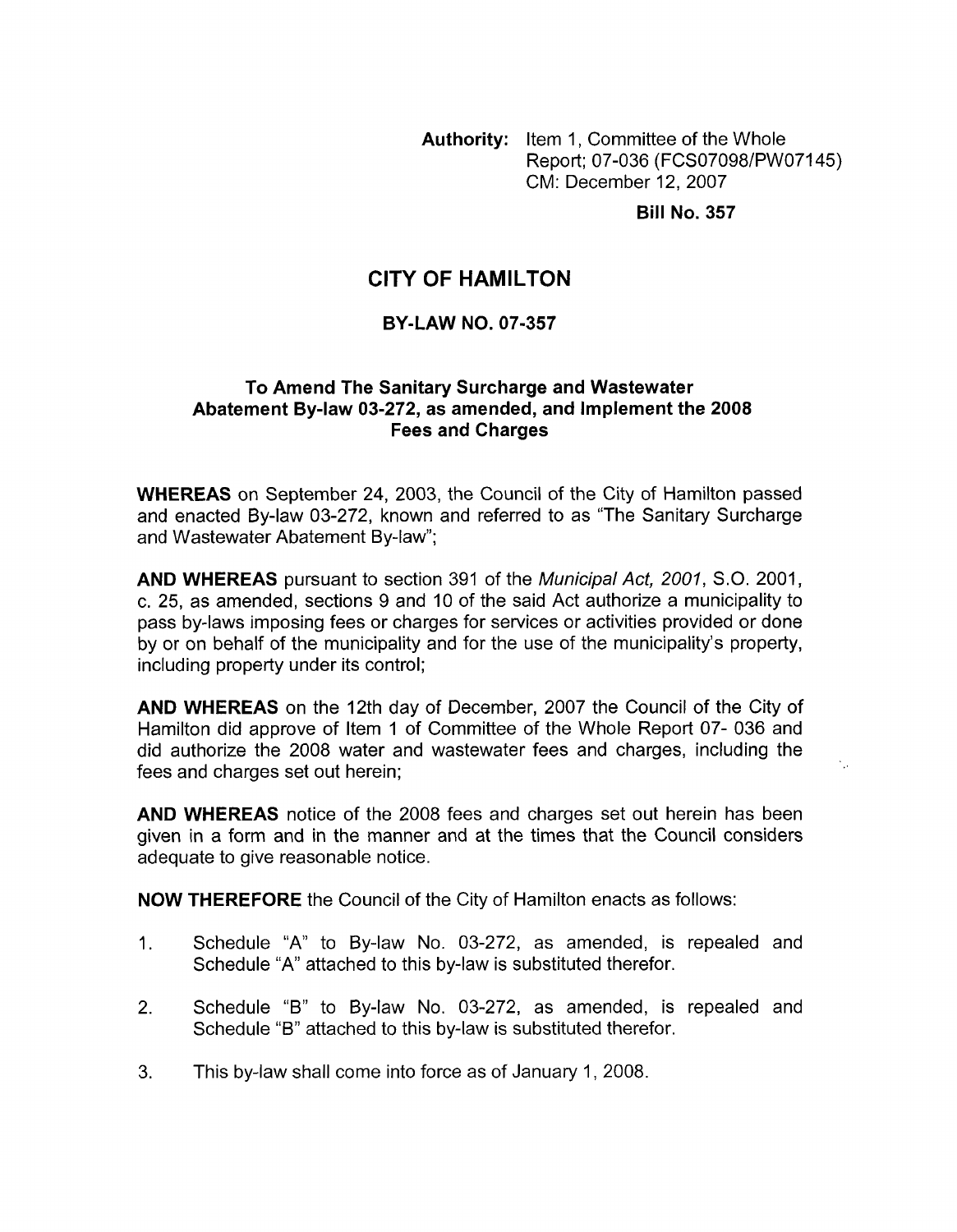4. In all other respects, the contents of By-law 03-272, as amended, are hereby confirmed as unchanged.

**PASSED AND ENACTED** this 12th day of December, 2007.

ugs

**Fred Eisenberger**<br>Mayor

**Wevin C. Christenson**<br>City Clerk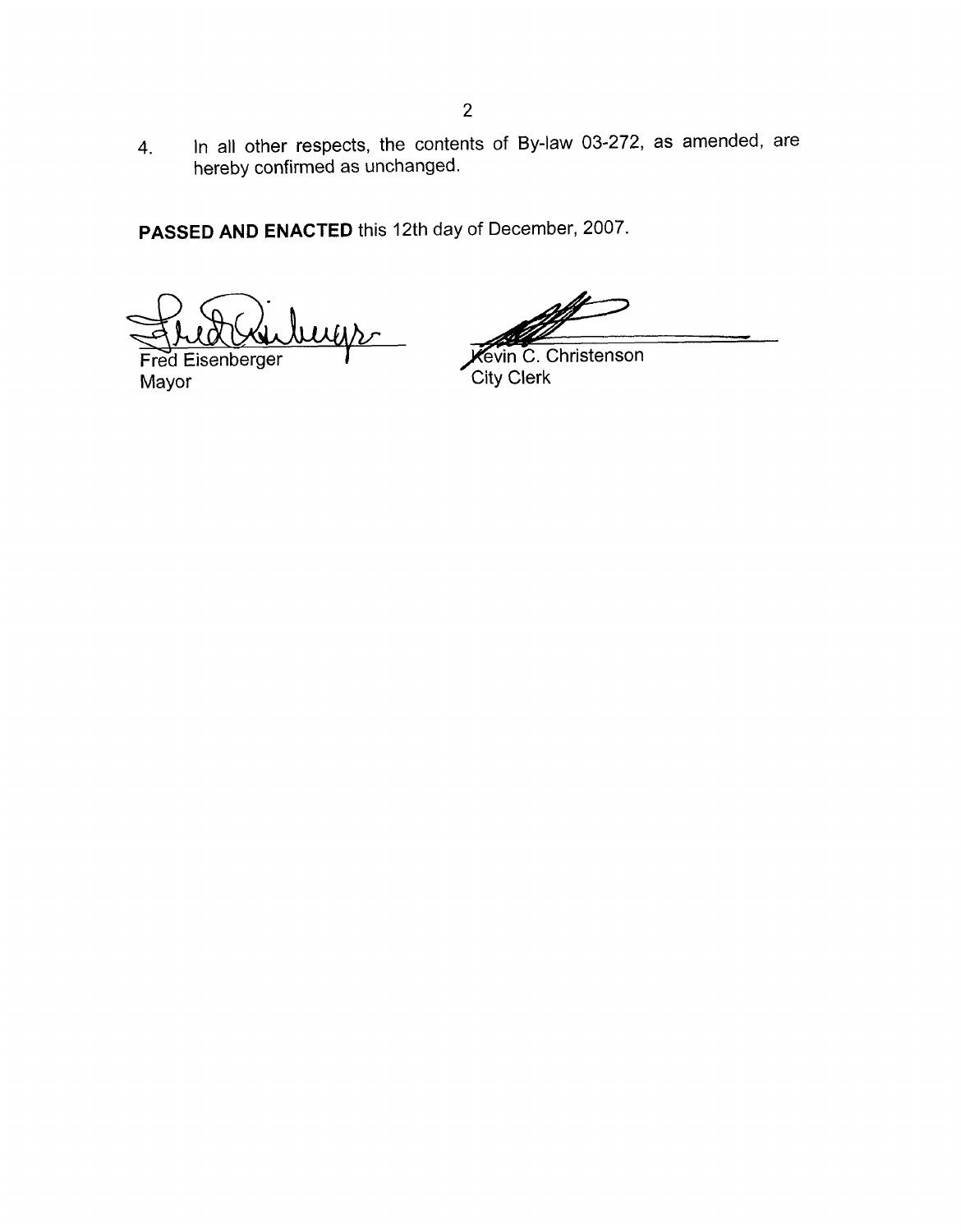## **SCHEDULE "A"**

## Sanitary Surcharge

The Sanitary Surcharge is calculated as 100% of the gross amount of the monthly or bi-monthly metered water or non-metered water rate, plus applicable taxes.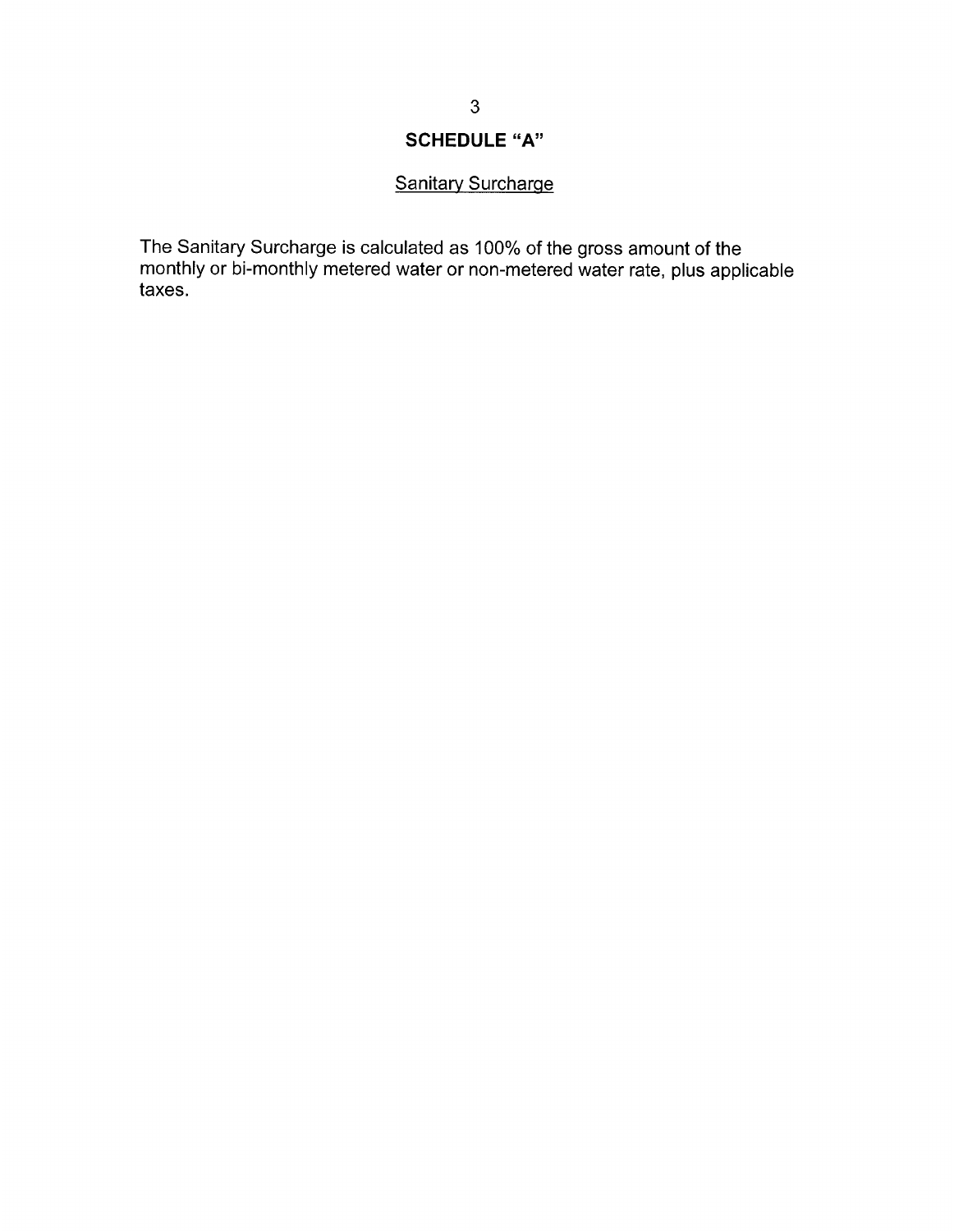#### **SCHEDULE "B"**

#### Wastewater Abatement Proqram

| (a) | Initial Application Processing Fee<br>(Section 10)                                                     | \$108.83 plus applicable<br>taxes                                           |
|-----|--------------------------------------------------------------------------------------------------------|-----------------------------------------------------------------------------|
| (b) | <b>Supplementary Application Fee</b><br>(Section 11)                                                   | \$326.31 plus applicable<br>taxes and full cost<br>recovery for peer review |
| (c) | <b>Annual Administration Fee (where</b><br>annual Abatement exceeds \$500.00<br>-sub-section $22(b)$ ) | \$435.13 plus applicable<br>taxes                                           |

2. In determining whether a Consumer appears to qualify for an Abatement under section 10 of this By-law, the Abatement shall be calculated in accordance with the following formula, based on data from the calendar year prior to the year of application for the Abatement:

- $A =$ Annual Volume  $(m^3)$  of Water supplied to the Property from all sources
- $B =$ Annual Wastewater Diverted from the City's sanitary sewer and combined sewer system (if B is less than 25% of A, the Applicant is not eligible for the Abatement; if B is greater than 75% of A, insert a value equal to 75% of A)
- $C =$ Annual Wastewater Discharged to the City's sanitary sewer and combined sewer system  $(C = A - B)$
- $D =$ Infiltration and Inflow Add Back ( $D = C \times 133\%$ : add back adjustment of 33% to the volumetric charge so that all ratepayers continue to pay an equal portion of the treatment costs associated with inflow and infiltration)
- E% = Wastewater Abatement in Percentage (before phase in)
- F% = Wastewater Abatement in Percentage (after phase in)

| Step 1:                                                                           | $A - B = C$                                   |
|-----------------------------------------------------------------------------------|-----------------------------------------------|
| Step 2:                                                                           | $D = C \times 133\%$                          |
| Step 3:                                                                           | $E\% = (A - D) \times 100$                    |
| Step 4:                                                                           | $F\% = E\% \times 33.3\%$ (phase-in for 2003) |
| $F\% = E\% \times 66.6\%$ (phase-in for 2004)                                     |                                               |
| $F\% = E\% \times 100\%$ (phase-in for 2005 and each calendar year<br>thereafter) |                                               |